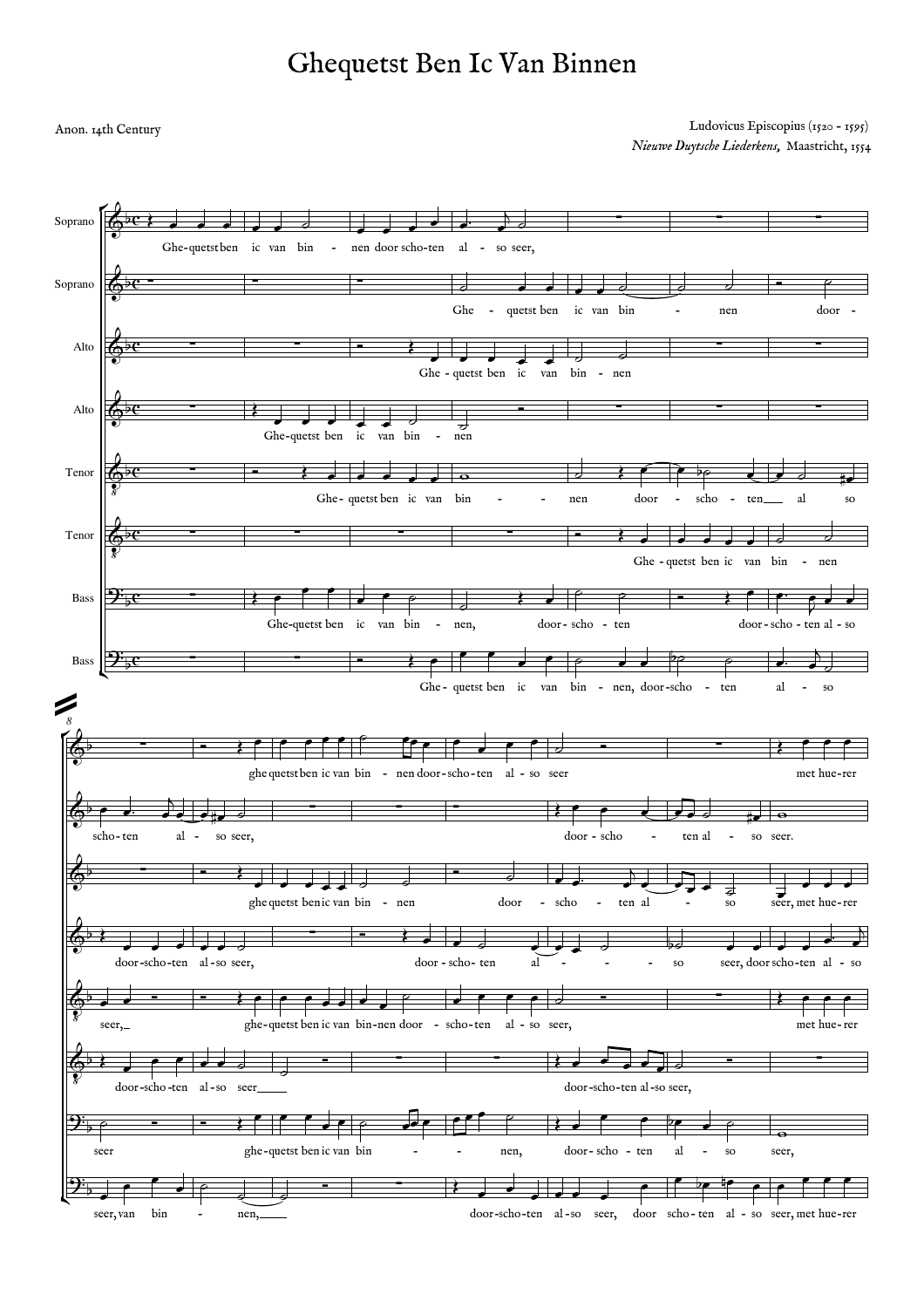

Í

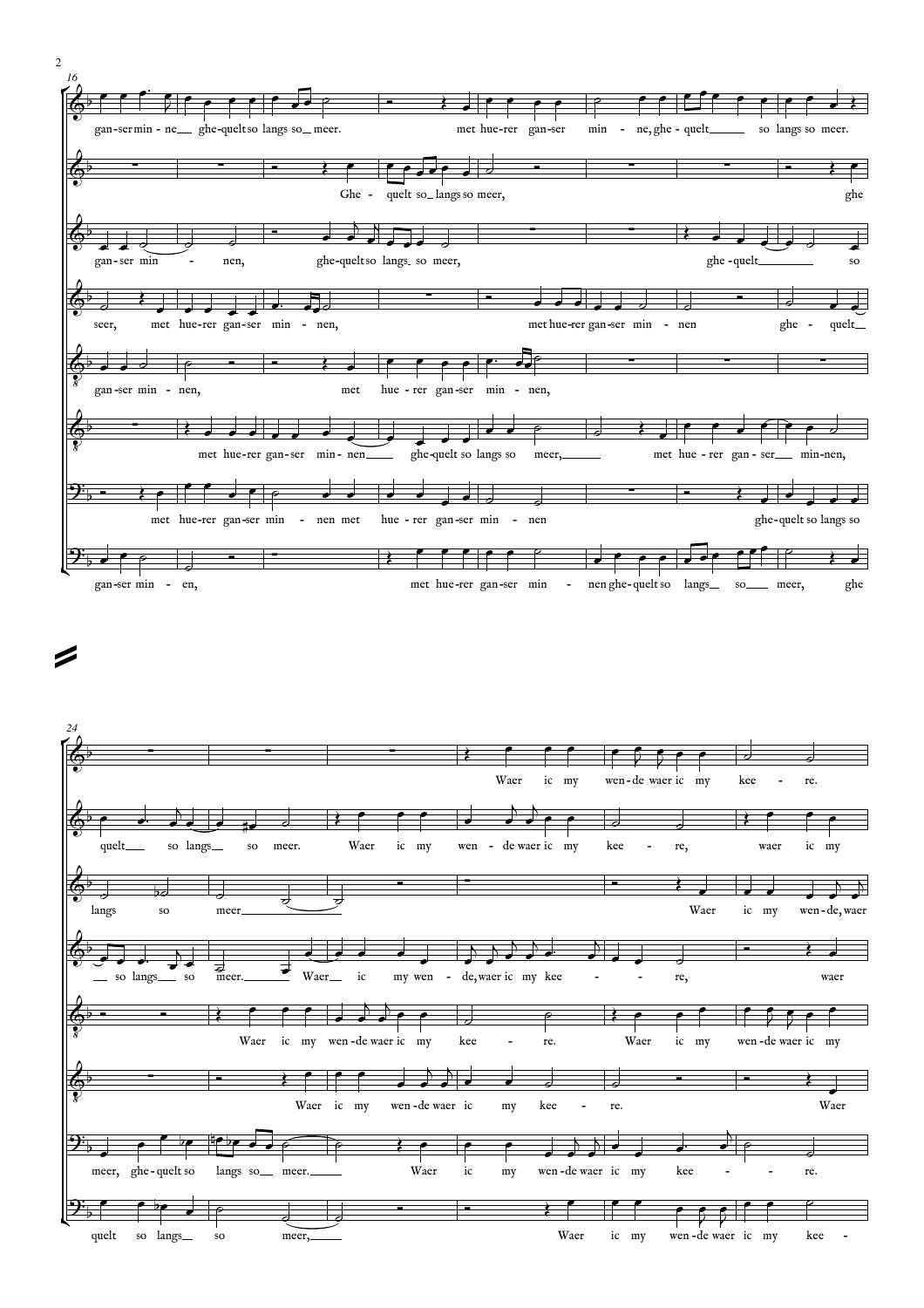

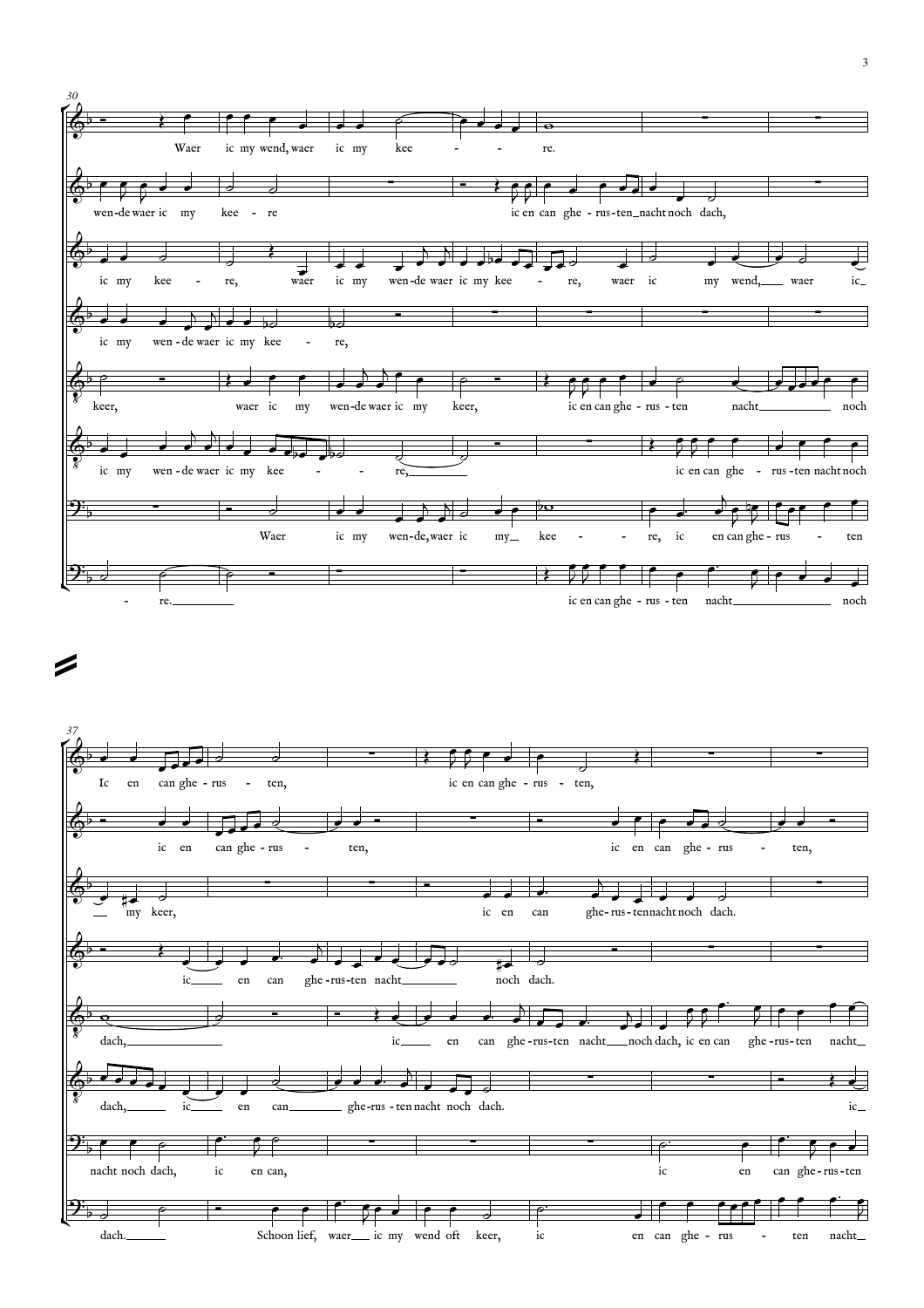



4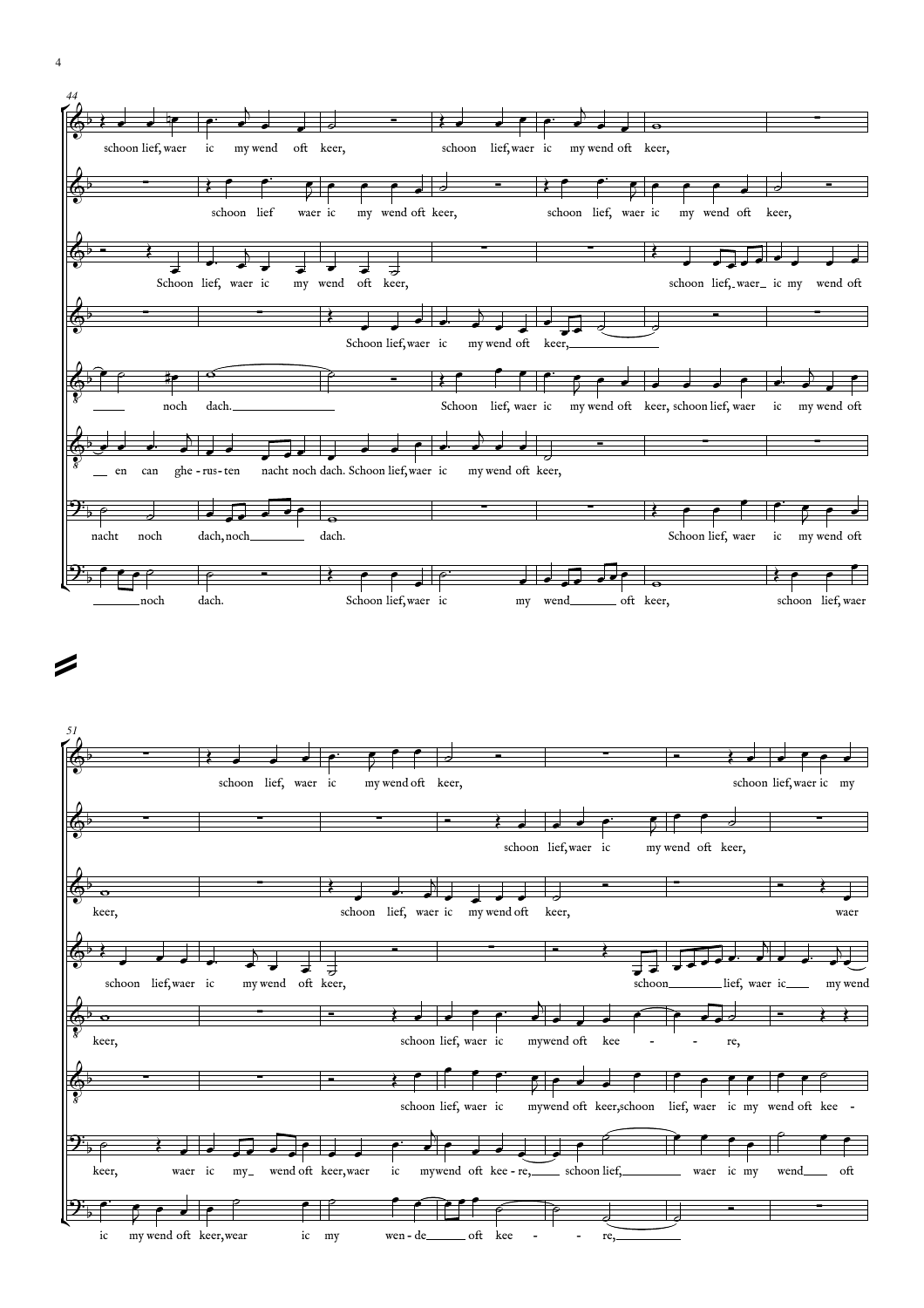

Í

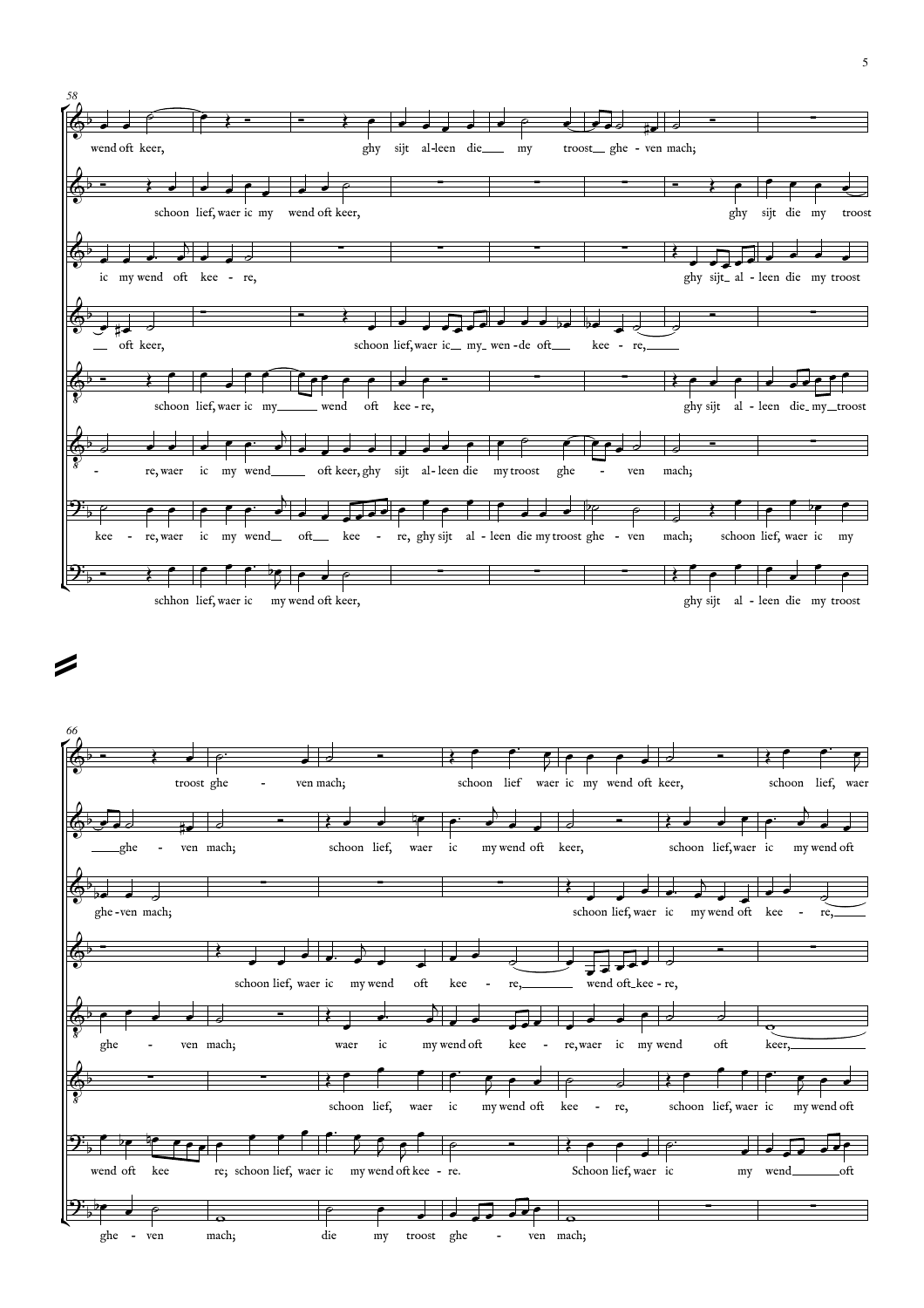



6

Í